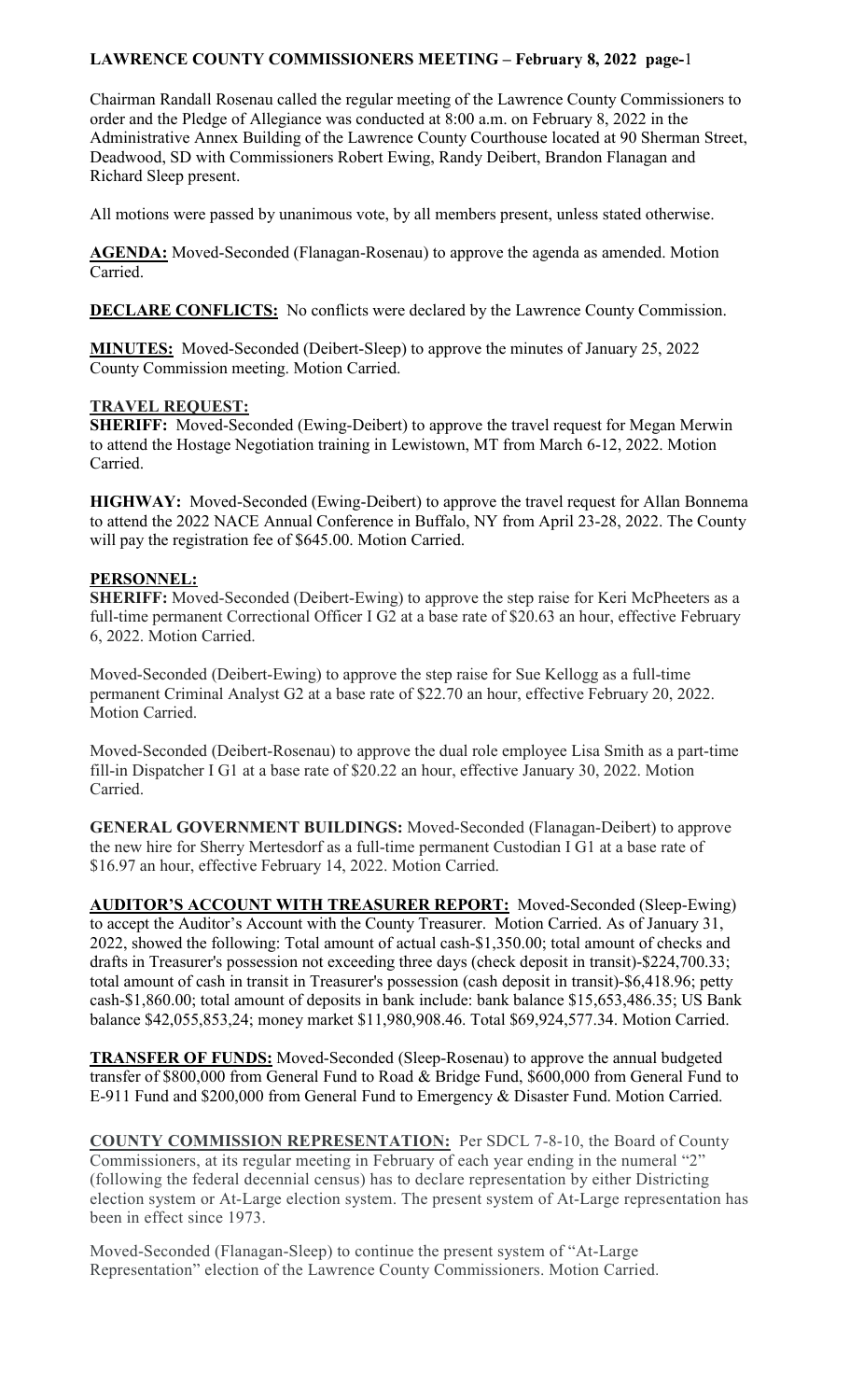#### **AUTOMATIC SUPPLEMENT:**

**COMMISSION TRAVEL BUDGET:** Moved-Seconded (Ewing-Sleep) to approve the automatic supplement of \$7,876.29 to the Commission Travel budget for reimbursement for vehicle damage. Motion Carried.

**AGNICO:** Commissioner Sleep will meet with representatives from Agnico on February 22, 2022.

## **SHERIFF:**

**EQUITABLE SHARING AGREEMENT AND CERTIFICATION:** Moved-Seconded (Ewing-Deibert) to approve and authorize Shelley Dragoo to electronically sign on behalf of Chairman Rosenau, the Equitable Sharing Agreement and Certification. Motion Carried.

**HOMELAND SECURITY GRANT:** Moved-Seconded (Deibert-Ewing) to approve and authorize Brian Dean, Sheriff, to apply for a Homeland Security Grant in the amount of \$45,199.00 to purchase equipment to transmit and receive radio signals for the PSAP. Motion Carried.

**PUBLIC SAFETY AND SERVICES CENTER PROJECT UPDATE:** Brian Dean, Sheriff, gave an update on the Public Safety and Services Center reporting that his staff is in the process of identifying all of the soft cost items. The goal is to have this process completed and handed over to Elevatus Architecture by February 18, 2022. Dean added that a soft cost consists of every item that would fall out of the building if it was hypothetically turned upside down.

**HB 1101:** Brian Dean, Sheriff, stated that Rep Mary Fitzgerald was the prime sponsor of HB 1101(make an appropriation for the construction of a new public safety regional jail near Deadwood and to declare an emergency). Fitzgerald, Dean, Michael Gouloff, Tony Vie, Senator Al Novstrup, Senator Timothy Johns all testified in support of HB 1101. Dean stated that the bill has moved from the House Judiciary to House Committee on Appropriations and ended by stating that every effort is being made to find funding sources to lessen the burden for County tax payers.

## **HIGHWAY:**

**FUEL QUOTES:** The following fuel quote was submitted as of February 1, 2022: **Spearfish Unleaded 1000 gallons:** (prices per gallon) CBH Cooperative –\$3.379\* \*Represents accepted quote.

**MAITLAND ROAD STUDY:** Allan Bonnema, Highway Superintendent, reported that he received the Department of Transportation Planning and Research (SPR) Program application and asked the Board if they would like him to apply for the Maitland Road Study. Bonnema went over what was applied for last year. Discussion was held on the application and no action was taken.

**ROAD JURISDICTION/MAINTENANCE-CITY OF SPEARFISH:** Bruce Outka, Deputy State's Attorney and Commissioner Ewing and Sleep gave an update on the meeting held with the City of Spearfish in reference to road jurisdiction and maintenance on February 1, 2022.

**2021 ROAD AND BRIDGE COST SUMMARY:** Allan Bonnema, Highway Superintendent, presented the 2021 Road and Bridge cost summary.

**PROJECT UPDATES:** Allan Bonnema, Highway Superintendent, gave an update on the Helmer and Lookout Mountain Road Bridge projects and load limits.

# **PLANNING & ZONING:**

**PLANNING & ZONING UPDATES:** 

**RE-APPROVAL OF FINAL PLAT/4 BEARS IN THE HILLS, LLC.:** APPLICANT: 4 Bears in the Hills, LLC. LEGAL DESCRIPTION: Lot 7 & 8A-1 Blk 7 Apple Springs S/D VICINITY LOCATION Boulder Canyon SUMMARY: Lot line change ZONING: SRD.

Amber Vogt, Planning & Zoning Administrator, reported that the plat was approved by P & Z on September 2, 2021 and the by County Commission on September 7, 2021 but due to multiple errors on the drawing the Register of Deeds office would not accept the plat for recording and it expired on January 5, 2022. 4 Bears in the Hills, LLC. requested re-approval in order to close on the lot this week.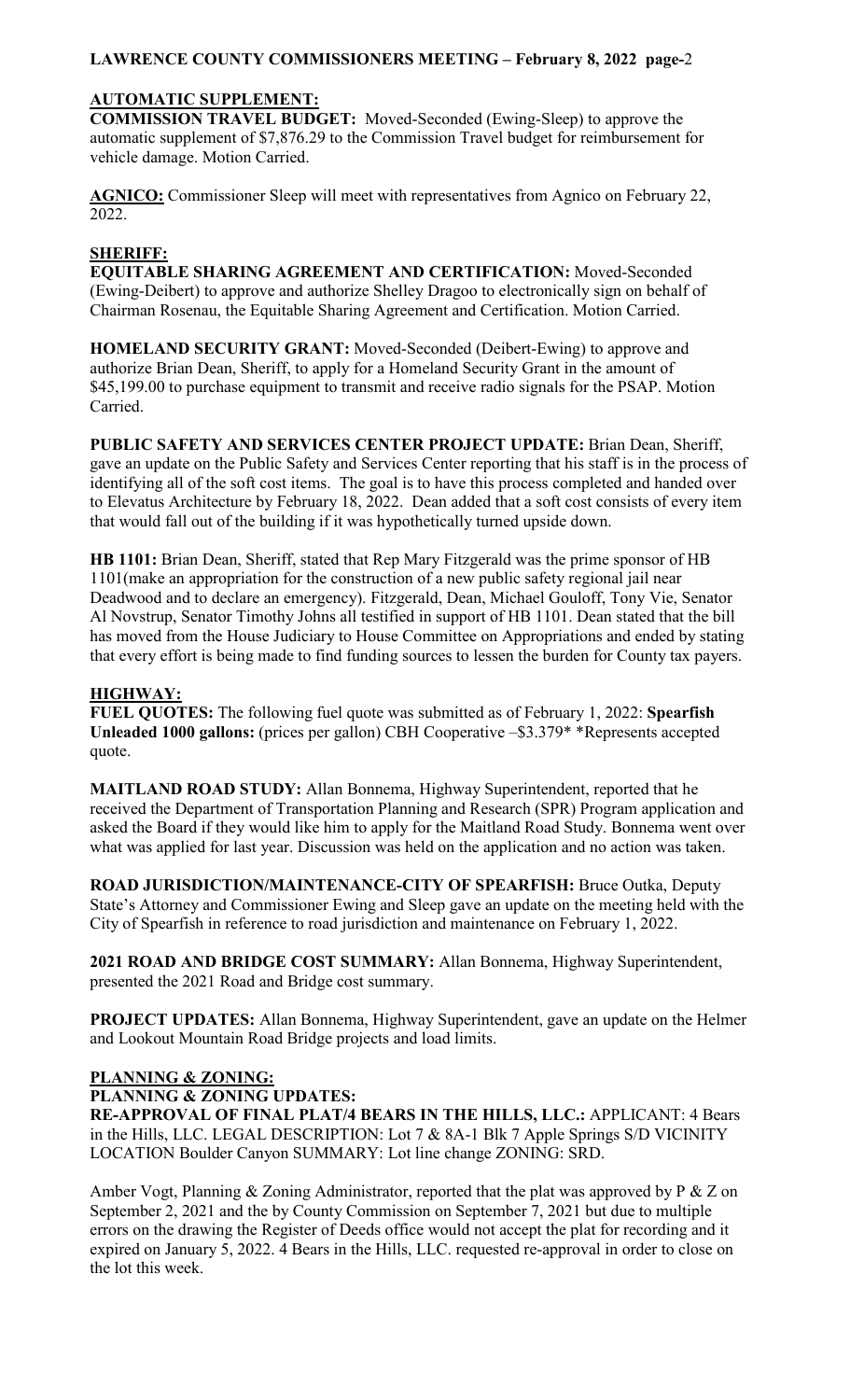Moved-Seconded (Sleep-Deibert) to authorize the Chairman to re-sign the plat for 4 Bears in the Hills, LLC. LEGAL DESCRIPTION: Lot 7 & 8A-1 Blk 7 Apple Springs S/D VICINITY LOCATION Boulder Canyon SUMMARY: Lot line change ZONING: SRD. Motion Carried.

#### **PLATS:**

**PRELIMINARY & FINAL PLAT/WINTER:** APPLICANT: David Winter LEGAL DESCRIPTION: Plat of Lots 1-5 Tract A5 of Majestic Estates, in Section 23, 24, 25, T5N, R3E (legal shortened) VICINITY LOCATION: Boulder Canyon SUMMARY: New lots ZONING: PF.

Moved-Seconded (Flanagan-Ewing) to approve the preliminary plat for David Winter based upon the Planning and Zoning Commission recommendation for approval and the concurrent recommendation of P&Z staff, as reflected in the staff report. LEGAL DESCRIPTION: Plat of Lots 1-5 Tract A5 of Majestic Estates, in Section 23, 24, 25, T5N, R3E (legal shortened) VICINITY LOCATION: Boulder Canyon SUMMARY: New lots ZONING: PF. Motion Carried.

Moved-Seconded (Flanagan-Ewing) to approve the final plat for David Winter based upon the Planning and Zoning Commission recommendation for approval and the concurrent recommendation of P&Z staff, as reflected in the staff report. LEGAL DESCRIPTION: Plat of Lots 1-5 Tract A5 of Majestic Estates, in Section 23, 24, 25, T5N, R3E (legal shortened) VICINITY LOCATION: Boulder Canyon SUMMARY: New lots ZONING: PF. Motion Carried.

**PRELIMINARY PLAT/BH DEVELOPMENT, LLC.:** APPLICANT: BH Development, LLC. LEGAL DESCRIPTION: Lots 25, 26 & 27, Blk 5 and Lots 1-11, Blk 11; Lots 1-11, Blk 12 and Dedicated Public ROW of Trailside Addition of Powder House Pass Section 17, T4N, R3E (legal shortened) VICINITY LOCATION: Hwy 85 SUMMARY: New Lots ZONING: PUD.

Moved-Seconded (Flanagan-Deibert) to approve the preliminary plat for BH Development, LLC. contingent upon ownership being added to the plat and based upon the Planning and Zoning Commission recommendation for approval and the concurrent recommendation of P&Z staff, as reflected in the staff report. LEGAL DESCRIPTION: Lots 25, 26 & 27, Blk 5 and Lots 1-11, Blk 11; Lots 1-11, Blk 12 and Dedicated Public ROW of Trailside Addition of Powder House Pass Section 17, T4N, R3E (legal shortened) VICINITY LOCATION: Hwy 85 SUMMARY: New Lots ZONING: PUD. Motion Carried.

**PRELIMINARY & FINAL PLAT/HASCHE:** APPLICANTS: Steven & Vicki Hasche LEGAL DESCRIPTION: Lots 1 & 2, Blk 10 of Wilderness Estates 2nd Addition in Powder House Pass in Section 8, T4N, R3E (legal shortened) VICINITY LOCATION: Hwy 85 SUMMARY: New Lots ZONING: PUD.

Moved-Seconded (Ewing-Deibert) to approve the preliminary & final plat for Steven & Vicki Hasche based upon the Planning and Zoning Commission recommendation for approval and the concurrent recommendation of P&Z staff, as reflected in the staff report. LEGAL DESCRIPTION: Lots 1 & 2, Blk 10 of Wilderness Estates 2nd Addition in Powder House Pass in Section 8, T4N, R3E (legal shortened) VICINITY LOCATION: Hwy 85 SUMMARY: New Lots ZONING: PUD. Motion Carried.

**PRELIMINARY & FINAL PLAT/RIGSBY-FROST-SONNE:** APPLICANTS: Olan & Recinda Rigsby, Dion & Paula Frost & James Sonne LEGAL DESCRIPTION: Lot 1 Revised & Lot 2 Revised of Blk D and Lot 11 Revised & Lot 12 Revised of Blk A Vacated ROW of Bauer Ave of Boulder Heights Addn No.1 Section 14, T5N, R4E (legal shortened) VICINITY LOCATION: Boulder Canyon SUMMARY: Revised Lots & Vacation/Replat of Bauer Ave. ZONING: SRD.

Moved-Seconded (Ewing-Rosenau) declaring that the plat for Olan & Recinda Rigsby, Dion & Paula Frost & James Sonne meets exemption criteria per Subdivision Ordinance, Chapter 4 Article 3. Motion Carried.

Moved-Seconded (Deibert-Flanagan) to approve the preliminary & final plat for Olan & Recinda Rigsby, Dion & Paula Frost & James Sonne with the condition that the document number of Amended Lawrence County Resolution #2021-38 is included on the final plat and the Register of Deeds will accept the legal description on the final plat. Further, based upon the Planning and Zoning Commission recommendation for approval and the concurrent recommendation of P&Z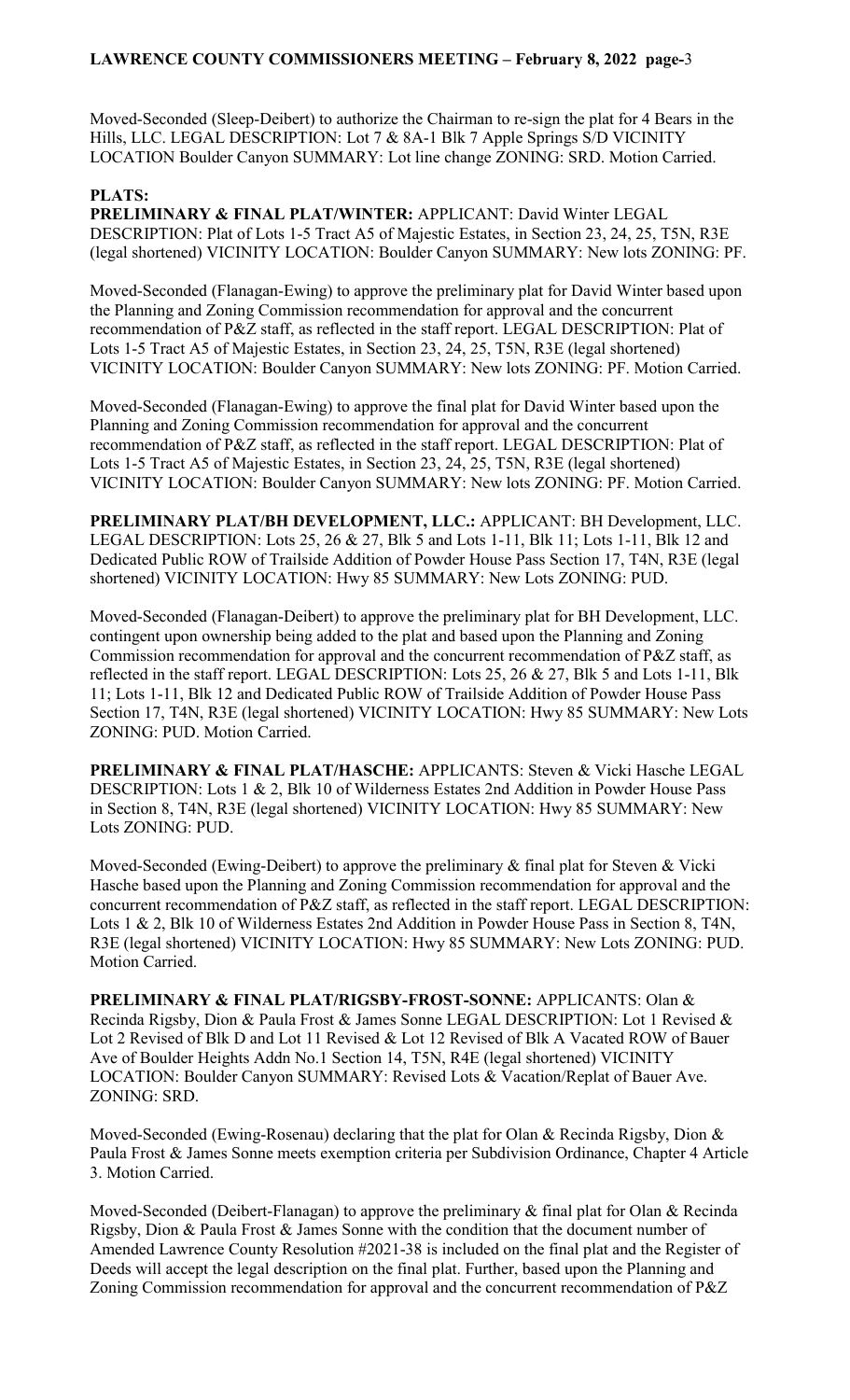staff, as reflected in the staff report. LEGAL DESCRIPTION: Lot 1 Revised & Lot 2 Revised of Blk D and Lot 11 Revised & Lot 12 Revised of Blk A Vacated ROW of Bauer Ave of Boulder Heights Addn No.1 Section 14, T5N, R4E (legal shortened) VICINITY LOCATION: Boulder Canyon SUMMARY: Revised Lots & Vacation/Replat of Bauer Ave. ZONING: SRD. Motion Carried.

**AMENDED PETITION FOR VACATION OF SECTION LINE RIGHT-OF-WAY/ SONNE/RIGSBY/FROST:** Moved-Seconded (Deibert-Flanagan) to approve, adopt, and authorize the Chairman to sign Amended Lawrence County Resolution #2021-38 Resolution & Order to Vacate a Portion of a Highway, Part of Which Is Located On a Section Line. Motion Carried. AMENDED LAWRENCE COUNTY RESOLUTION #2021-38 RESOLUTION & ORDER TO VACATE A PORTION OF A HIGHWAY, PART OF WHICH IS LOCATED ON A SECTION LINE/HIGHWAY/RIGHT OF WAY WHEREAS, a Petition was presented to the Board of County Commissioners of Lawrence County, South Dakota, signed by all adjacent landowners as there are fewer than three, requesting that a portion of a highway/right of way be vacated, WHEREAS, the Board of County Commissioners set a date for hearing and evidence having been presented to the Board of County Commissioners that notice has been given of the time, place and purpose of said hearing by publication of notice in the B.H. Pioneer, Spearfish, South Dakota once each week for two consecutive weeks prior to the date of hearing, and WHEREAS, the Board of County Commissioners having acted as a committee of the whole concerning said vacation, and WHEREAS, said portion of highway/right of way does not constitute a portion of a South Dakota State Trunk Highway System nor the Lawrence County Highway System, and WHEREAS, said portion of highway/right of way to be vacated was dedicated pursuant to Plat #2-88C (1960) for highway use; however, the County highway known as Bauer Avenue (originally Willey Lane) was for unknown reasons constructed and has been maintained by the County for a period of 20 or more years, adjacent to the portion of highway/right of way to be vacated (see Exhibit A attached hereto and incorporated herein by this reference), and WHEREAS, the adjacent landowners (see Affected Landowners infra) owning property on either side of the portion of highway/right of way to be vacated intend to submit a plat (anticipated January 2022) adjusting their respective lot lines following the vacation of the highway/right of way and to dedicate and locate the existing County right of way, Bauer Avenue, in its present location as maintained by the County (see Exhibit A), and WHEREAS, the public interest will be better served by the proposed section line vacation, now therefore, BE IT RESOLVED by the Lawrence County Board of Commissioners as follows: That the described portion of a highway, part of which is located on a section line/highway/right of way be vacated: LEGAL DESCRIPTION FOR THE VACATION: Public R.O.W. 40' wide lying Between Lots 11 and 12 of Block A and Lots 1 and 2 of Block D of Boulder Heights Addition No. 1. Located in the NE1/4SW1/4SW1/4, Section 14, Township 5 North, Range 4 East, Black Hills Meridian, Lawrence County, South Dakota, NOW THEREFORE, BE IT FURTHER RESOLVED, that approval of the vacation of the highway/right of way is contingent upon the recording of a plat dedicating and locating that part of Bauer Avenue as it lies in its present location with such right of way being not less than 40 feet; AFFECTING THE LANDOWNERS: James V. Sonne, Paula Frost, Olon Rigsby. Dated this 8<sup>th</sup> day of February, 2022 Randall Rosenau, Chairman Lawrence County Commission ATTEST: Brenda McGruder, Lawrence County Auditor I, Brenda McGruder, the duly appointed Auditor of Lawrence County, South Dakota, do hereby certify that the within and foregoing amended resolution was passed by the Lawrence County Board of County Commissioners at a regular session held February 8, 2022. Dated at Deadwood, South Dakota, the 8<sup>th</sup> day of February, 2022. Brenda McGruder, Lawrence County Auditor.

## **EMERGENCY MANAGEMENT:**

**TRENCHING & CONFINED SPACE GRANT:** Paul Thomson, Emergency Management Director, reported that Lawrence County was the recipient of the 2022 trenching or confined space safety equipment grant through the South Dakota Municipal League Workers Compensation Fund. Thomson stated that this grant would be used to replace a handheld four gas tester for Search  $\&$ Rescue.

Moved-Seconded (Ewing-Deibert) to approve the purchase of a handheld four gas tester for Search & Rescue and accept the 2022 trenching or confined space safety equipment grant through the South Dakota Municipal League Work Compensation Fund. Motion Carried.

**LAWENCE COUNTY 911 ATLAS DISTRIBUSTION/SALE:** Paul Thomson, Emergency Management Director, reported that the most recent Lawrence County 911 Atlas has been completed by Rob Mattox.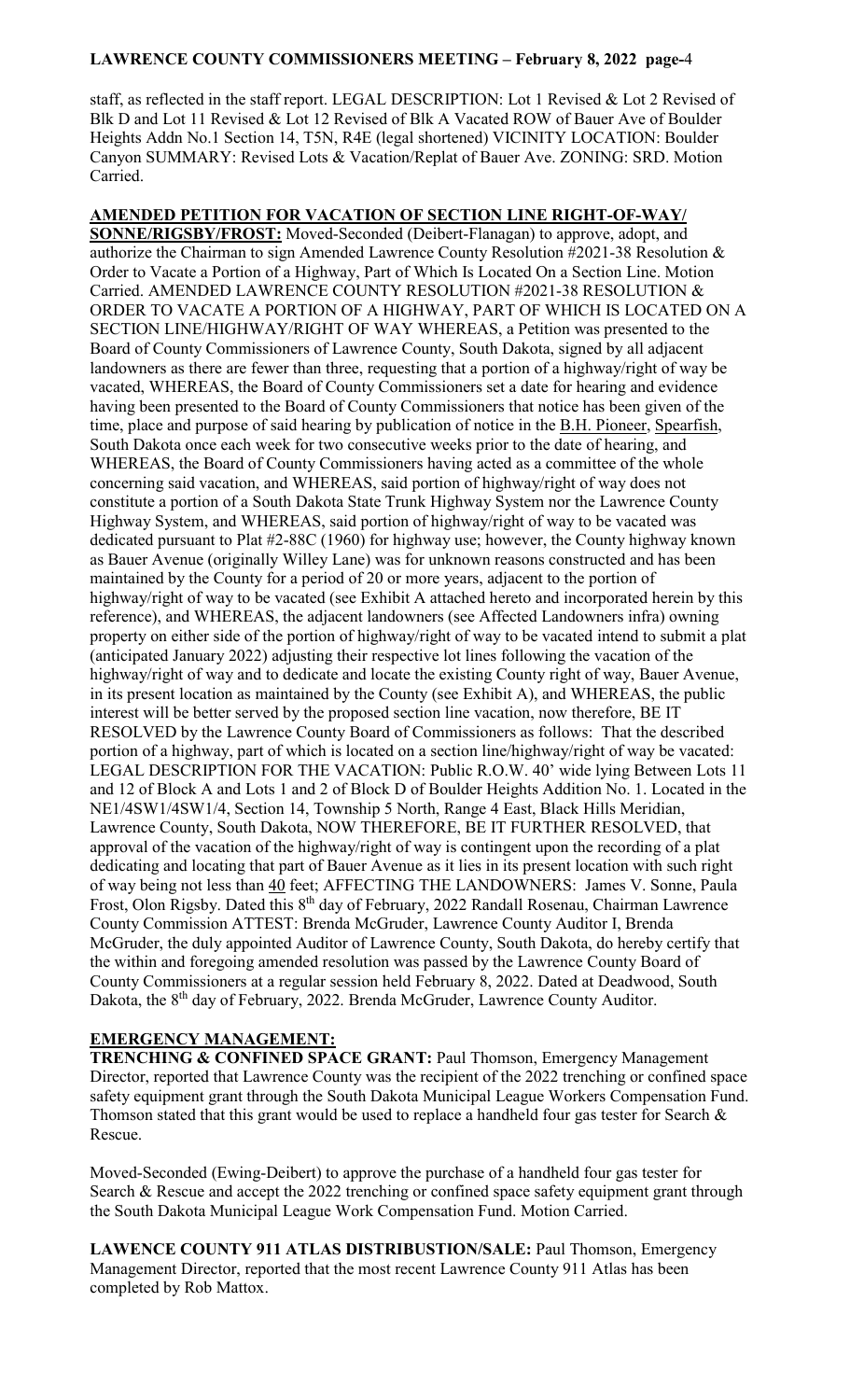Moved-Seconded (Deibert-Sleep) to make the Lawrence County 911 Atlas available to the public via of the Lawrence County website. Motion Carried.

## **BUTTE/LAWRENCE COUNTY FAIR UPDATE**:

Chad Mackaben, Clair Donovan and Ida Marie Snortland, Butte/Lawrence County Fair Board were present to give an update on the Butte/Lawrence County Fair.

## **NATURAL RESOURCES COMMITTEE:**

Commissioner Deibert gave an update on the Wyoming and South Dakota Foresters' information on the timber inventory. Deibert stated that the group has found a specialist that can take spatial data - being imagery and LiDar, and can do inventory from that product and have worked very hard to come up with a scope of services. Deibert stated that the cost for the services is approximately \$260-\$270,000 and will take about 8-12 weeks to complete once the contract entered into. Deibert stated that time is of the essence and asked if the County would be the contracting vehicle for the project. Deibert stated that the Natural Resources Committee will meet and consider proposals on February 22, 2002. A recommendation from the Committee will be presented to the Commission at its March 8, 2022 meeting.

Moved-Seconded (Flanagan-Ewing) to approve, in conceptual form, Lawrence County as the contracting party to an agreement for professional services to provide forest management data, towit: geo-spatial and LiDar data; and, further that the project would be eligible for funding using Mineral Severance Tax funds pursuant to SDCL 10-39-54.3(2). Motion Carried.

## **EXTENSION UPDATE**:

Michelle May, Butte/Lawrence County Extension was present to give an update on the 4-H Youth Program.

## **ITEMS FROM THE PUBLIC:** None.

**ITEMS FROM THE COMMISSIONERS:** Bruce Outka, Deputy State's Attorney, reported that 1or 2 people are invited to attend the Chimera project virtual meeting to be held on February 10, 2022 at 9:00 a.m.

**BILLS:** Moved-Seconded (Deibert-Flanagan) to approve payment of the following payroll and vouchers listed below for expenditures for insurance, professional services, publications, rentals, supplies, repairs, maintenance, travel, conference fees, utilities, furniture and equipment drawn on the proper funds and various departments. Motion Carried.

**Payroll:** Comm-\$7,470.00; Aud-\$12,293.18; Treas-\$15,066.93; States Atty-\$19,080.57; Pub Def- \$11,000.38; Gen Govt Bldg-\$9,357.76; Equal-\$16,064.12; Rod-\$9,609.64; Vso-\$1,906.60; Ist- \$10,590.78; Sher-\$56,695.40; Jail-\$29,006.49; Coroner-\$914.66; 24/7-\$307.69; Emerg Mgnt- \$4,952.54; E911-\$18,108.09; Highway-\$47,532.26; Weed-\$4,415.89; P&Z-\$8,123.84; **Bills:**  Larson, Rene-\$10.75; Schroeder, Jeffery-\$236.00; Schumacher, Dustin-\$204.00; A&B Business,Inc Solutions-\$3,264.56; A&B Welding Supply-\$23.87; Arrowwood Resort-\$77.00; At&T Mobility-\$1,114.65; BH Pest Control-\$190.00; BH Pioneer-\$1,123.05; Barnaud Law Firm Prof-\$1,751.38; Beck Motor Company-\$10,376.29; Black Hills Chemical-\$923.23; Black Hills Energy-\$792.37; Bomgaars Supply-\$98.72; Boys & Girls Clubs Of The Bh-\$7,500.00; Butler Machinery Co-\$80.78; Butte Electric Coop-\$863.71; Century Business Products-\$447.75; Centurylink-\$245.41; Chadams-\$375.00; Child Support Services-\$352.62; Cornelius, Kaylee- \$360.00; Dale's Tire & Retread-\$48.00; Datec-\$323.90; Deadwood, City Of-\$1,318.76; Dept Of The Treasury-\$65,857.69; Dustbusters-\$127,798.78; Fastenal-\$111.38; Floyd's Truck Center- \$115.56; Glock Professional-\$250.00; Good Shepherd Clinic-\$1,000.00; Hartford-Priority Accounts-\$2,173.66; Hilpert & Hale Prof-\$405.38; Homestake Opera House-\$250.00; Innovative Office Solutions-\$81.82; Jacobs Precision Welding-\$71.19; Janke, Wendy-\$208.00; Karen Paige Hunt, Prof-\$422.95; Kimball-Midwest Co-\$497.92; Kinney Law-\$937.12; Knecht Home Center- \$1,311.52; Kosel, Joseph-\$1,428.48; LC Treasurer-\$15.00; Lead, City Of-\$53.77; Lead-Deadwood Sanitary-\$570.07; Lustre-Cal-\$609.00; Mabey, Brooke-\$120.00; Manlove Brain & Body Health-\$4,000.00; Marshall & Swift/Boeckh-\$371.95; Mckesson Medical-\$117.33; Midcontinent Communications-\$147.88; Montana Dakota Utilities-\$7,531.22; Monument Health Network-\$1,561.06; Motorola Solutions-\$97,040.50; NH Alcohol & Drug Services-\$10,000.00; Nalco Company-\$297.70; Nelson, Christy-\$300.00; Nichols, Helen Rd-\$146.12; North Central Int'l-\$6,171.53; Northern Truck Equip-\$239.08; Office Of Child Support-\$234.00; Pcso Addiction Treatment Serv-\$452.00; Priority Dispatch-\$165.00; RC Journal-\$80.54; R&R Industries-\$152.31;